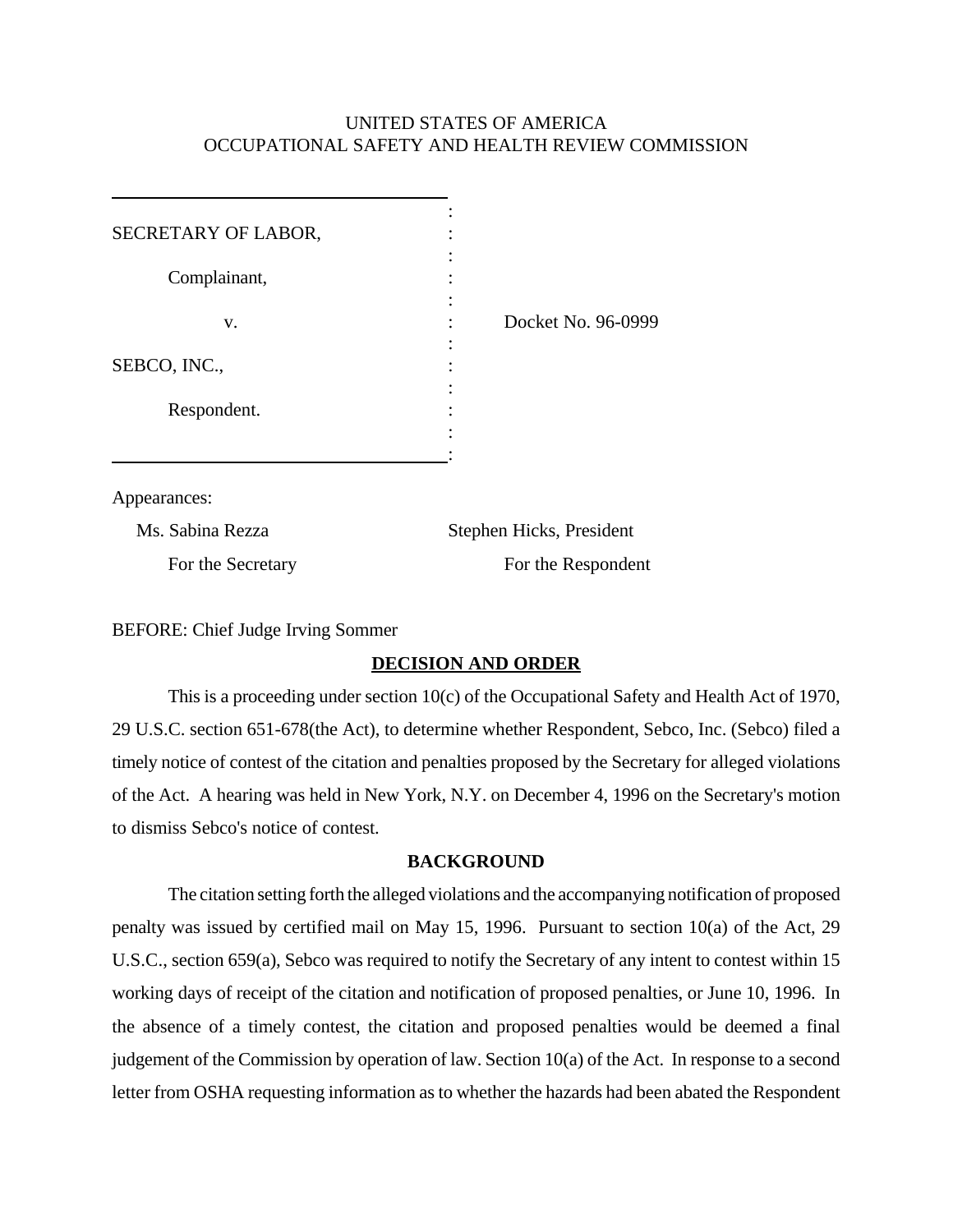by letter dated July 10, 1996 stated, "Let me first apologize for not responding to the citation, but it was misplaced during our office move and when I received your second notice today I realized my negligence in responding."

#### **DISCUSSION**

The record here plainly shows that Sebco notified the Secretary of its intent to contest the citation and penalties but did so after the expiration of the 15 working day period. The issue presented is whether the untimely filing may be excused under the circumstances. An otherwise untimely notice of contest may be accepted where the delay in filing was caused by deception on the part of the Secretary or by failure of the Secretary to follow proper procedures. An employer is also entitled to relief under Fed. R. Civ. P.  $60(b)(1)$  if it demonstrates that the Commission's final order was entered as a result of ``mistake, inadvertence, surprise, or excusable neglect''or under Rule 60(b)(6) for such mitigating circumstances as absence, illness, or a disability which prevents a party from protecting its interests. See *Branciforte Builders, Inc*., 9 BNA OSHC 2113, 1981 CCH OSHD par. 25,591 (No. 80-1920,1981). Here, there is no contention and no showing that the Secretary acted improperly or that the factors mentioned in Rule 60(b)(6) are present. The Citation ``plainly state(s) the requirement to file a notice of contest within the prescribed period. *Roy Kay*, 13 BNA OSHC 2021-2. Accord, *Acrom Construction Services*, 15 BNA OSHC 1123,1126. What is indicated here is neglect and poor business practices. The Respondent states that the citation was misplaced during a business move causing the late filing. The respondent has been in the general contracting and construction management business since 1989, and has a work force of between 5 and ten people. His front office consists of three people including a secretary. The misplacement of the citation and accompanying documents was due to nothing more than poor business practices and neglect on part of the respondent. Even during a management transition and move it was incumbent upon the respondent to maintain orderly procedures for handling its important mail. The Commission has held that employers whose improper business procedures has led to failure to file in a timely manner are not entitled to relief. See *Louisiana-Pacific Corp.*, 13 BNA OSHC 2020; *Stroudsburg Dyeing & Finishing Co*., 13 BNA 2058. The office procedures of the respondent, a going business should provide for reliable, continuous mail scrutiny so that important document are not overlooked or misplaced. Simple negligence will not provide entitlement to relief. *E.K. Construction Co*., 15 BNA OSHC 1165-6.